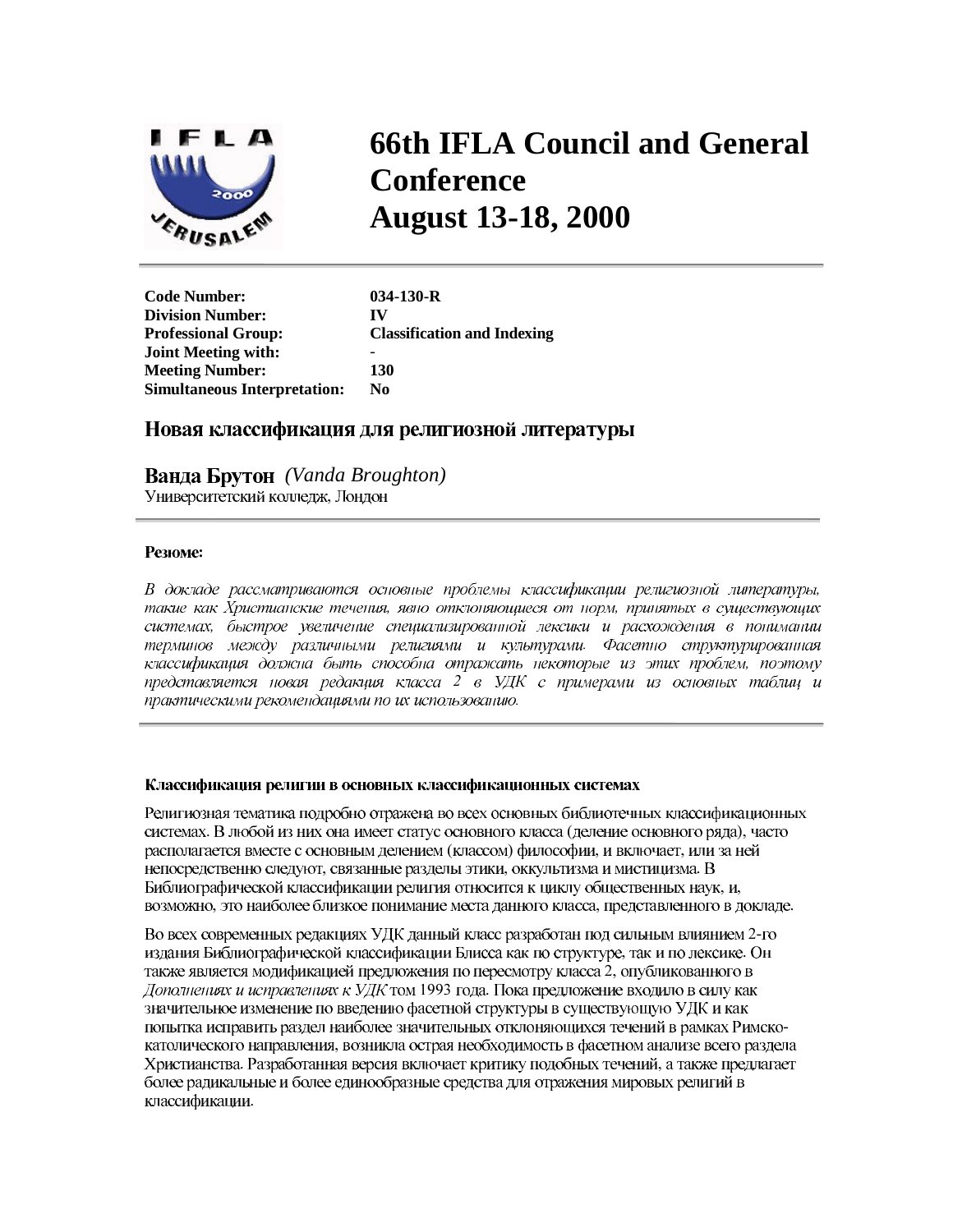Проблема религиозных течений, отклоняющихся от общепринятых конфессиональных норм, в классификации религии

Основная сложность при разработке классификации для религиозной литературы заключается в том, чтобы избежать привязки отклоняющегося религиозного течения (реального или истинного) по отношению к конкретной религии, вероисповеданию или секте. В некоторых случаях это неизбежно и не обязательно является нежелательным: например, в основной «обще-специальной» опубликованной классификации теологических книг (the New York Union Theological Seminary Classification) представлены течения строго в рамках Римскокатолического направления - но это классификация для фонда Римско-католической литературы, ограниченная его содержанием. Однако, классификационная система, предназначенная для универсального применения, должна быть как можно более уравновешенной, исключающей разные принципы в раскрытии содержания разных религиозных направлений.

Течение происходит или различается по происхождению по трем основным признакам:

- порядок посвящения в духовный сан или распространение нотации, которая указывает одну  $\bullet$ систему как доминирующую
- использование лексики, которая строго соответствует одной системе или является  $\bullet$ специфической для этой системы
- неадекватность трактовки основных положений в деталях, иная чем это принято в  $\bullet$ «основной» религии

### Классификация религий и верований

Фундаментальной основой для классификации религиозной литературы является сама классификация религий и религиозных систем. Существует большое количество критериев для включения и определения места систем, которые почти идеальны до некоторой степени. Социологические классификации должны быть организованы по демографическому критерию, но этот критерий противоречив как принцип, поскольку статистические данные в качестве доказательства количества приверженцев могут быть ненадежными или основанными на меняющихся показателях.

Большинство систем документальных классификаций используют способ определения места религий в хронологическом порядке их возникновения в сочетании с «философской» связью (близостью философии), как, например, индейские религии или монотеистические верования, которые являются близкими, соприкасающимися. Основная проблема возникла в 20 веке, когда появилось множество «новых» религиозных движений, молодых по возрасту, но старых по своим теологическим источникам. Поэтому такие религии, которые явно развиваются из старых вероучений, располагаются рядом с этими вероучениями; религии, которые символизируют постоянное удаление от любых других систем веры, или преобладающе оригинальны по природе, признаются самостоятельными.

Не существует концепции определения порядка расположения вероучений по их значимости или приоритетам; каждому придается эквивалентный статус, даже там, где это не отражается нотационно. Нотация УДК, как правило, выражает иерархическую структуру и может рассматриваться как средство отражения подчиненного или более низкого статуса рубрики с более длинным классификационным индексом. К данному случаю это не относится. Длинные индексы для религий включены потому, что нет возможности дать каждой из них короткий классификационный индекс. «Большая пятерка» вероучений (Индуизм, Буддизм, Иудаизм, Христианство, Ислам) обозначаются двузначными классификационными индексами; другим могут быть присвоены более длинные индексы.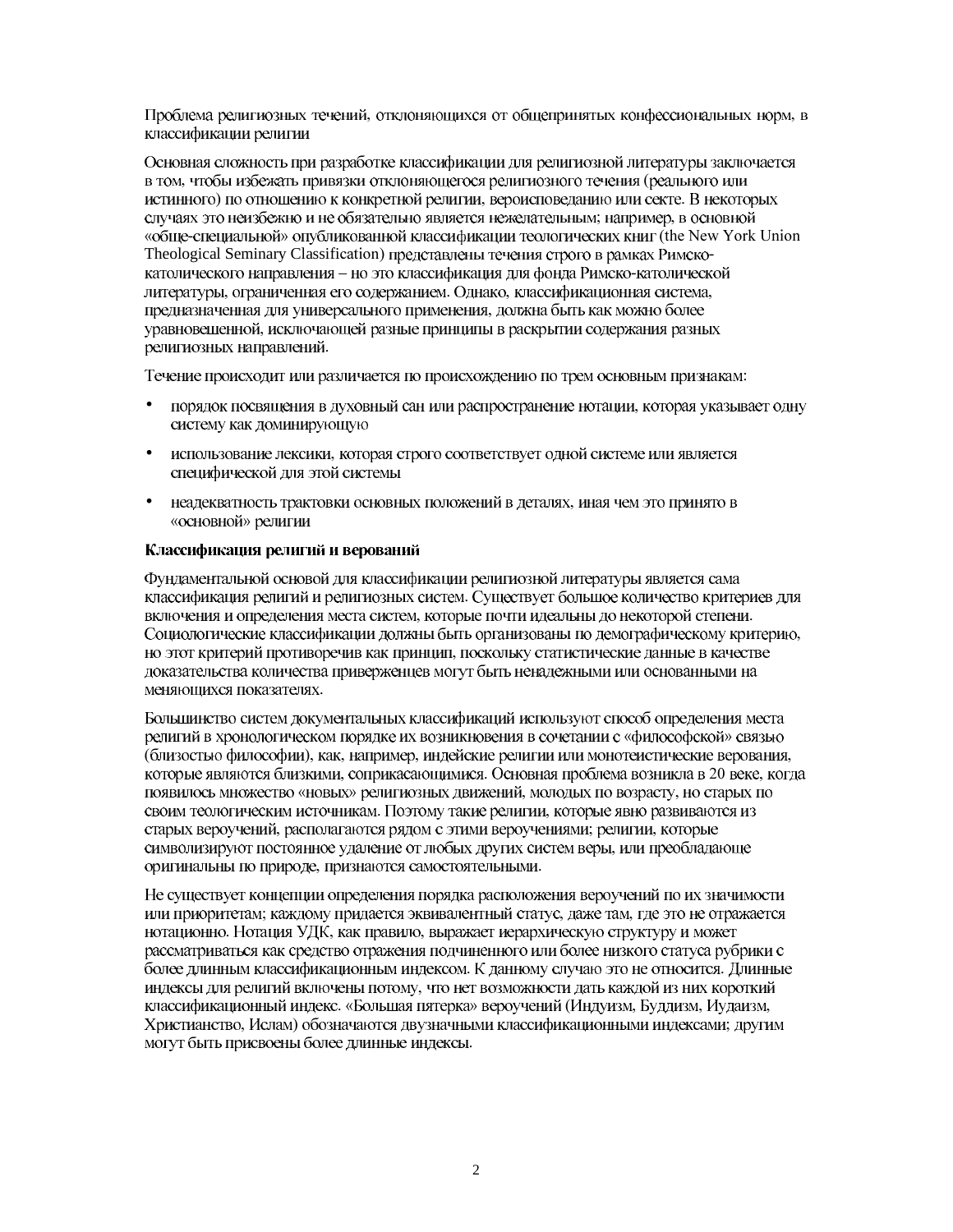## Теоретические проблемы классификации в религии: терминология

Течение, воспринимаемое как отклонение по отношению к конкретной системе, может возникнуть как результат используемой лексики. Тем не менее, тематическое содержание рассматриваемого класса должно быть выражено средствами конкретного естественного языка, и этот язык будет неизбежно влечь за собой ассоциации данной культуры, которые в определенной степени связаны с конкретным вероучением. Для современных европейских языков, на которых передается большая часть информации по международному бизнесу, этим фундаментальным вероучением является Христианство. Слова, используемые для религиозных концепций во французском, английском, немецком или испанском языках, являются словами Христианских понятий, и фактически невозможно найти нейтральные альтернативы.

Осознание этой проблемы ведет к поискам некоторых способов ее решения, но сложно корректировать течение без замены очень «словесных» и устоявшихся описаний концепций соответствующими терминами. При введении в таблицы чрезмерного количества сопроводительного текста в форме примечаний о применении, определений и пояснений, или создании делений (рубрик), которые трудно поддаются контролю через алфавитный указатель, возникают новые проблемы взамен старых, и ни одна из них не имеет дальнейшего решения.

Достичь некоторого успешного компромисса можно при указании «эквивалентности» концепций из различных культур. Не смотря на то, что нет абсолютного смыслового соответствия между буддистским понятием Ботхисатва и христианской концепцией святости, они могут занимать одинаковую концептуальную нишу в своих соответствующих вероучениях; для практических целей классификации они могут восприниматься как эквивалентные по значению. Такое понимание изменчивости понятий является основанием для «кластеризации» близких (но не обязательно идентичных) понятий в отдельном месте. В этом случае нотация может использоваться в качестве языка-посредника между понятиями разных культур так же, как это осуществляется в средствах переключения с одного языка на другой, или в качестве стандарта между системами индексирования.

### Корректировка классификации течений с использованием техники фасетного анализа

Фасетный анализ является мощным инструментом для определения концептуальной структуры и контроля лексики тематической области. Он также эффективен для установления соотношения статуса всех элементов фасета и для обеспечения равных уровней детализации подразделов каждого элемента (средствами систематического построения сложных индексов).

В гуманитарных науках религия особенно подходит для фасетного анализа. Лексика сама по себе удобна для категоризации, а фасетная структура очевидна, с понятным порядком расположения разделов. Ниже приведены основные фасеты в виде инвертированной таблицы:

# $Religion$  [Религия]

# *(Theory and philosophy)* [(Теория и философия)]

*Religious concepts. Theological ideas.* [Религиозные концепции. Теологические идеи]

Religious belief [Религиозная вера]

# (Evidences of religion). Sacred books. Scriptures [(Основы религии). Священные книги. Священные писания]

# $(A^{gents})$  Persons in the subject  $[(\text{I}(\text{eff})\text{I}(\text{eff}))]$  *Depcoharion no tematrical*

# (Operations) [(Деятельность)]

Social customs and practice. Social theology [Общественные обычаи и практика]

*Ritual practice and observance* [Ритуалы и обряды]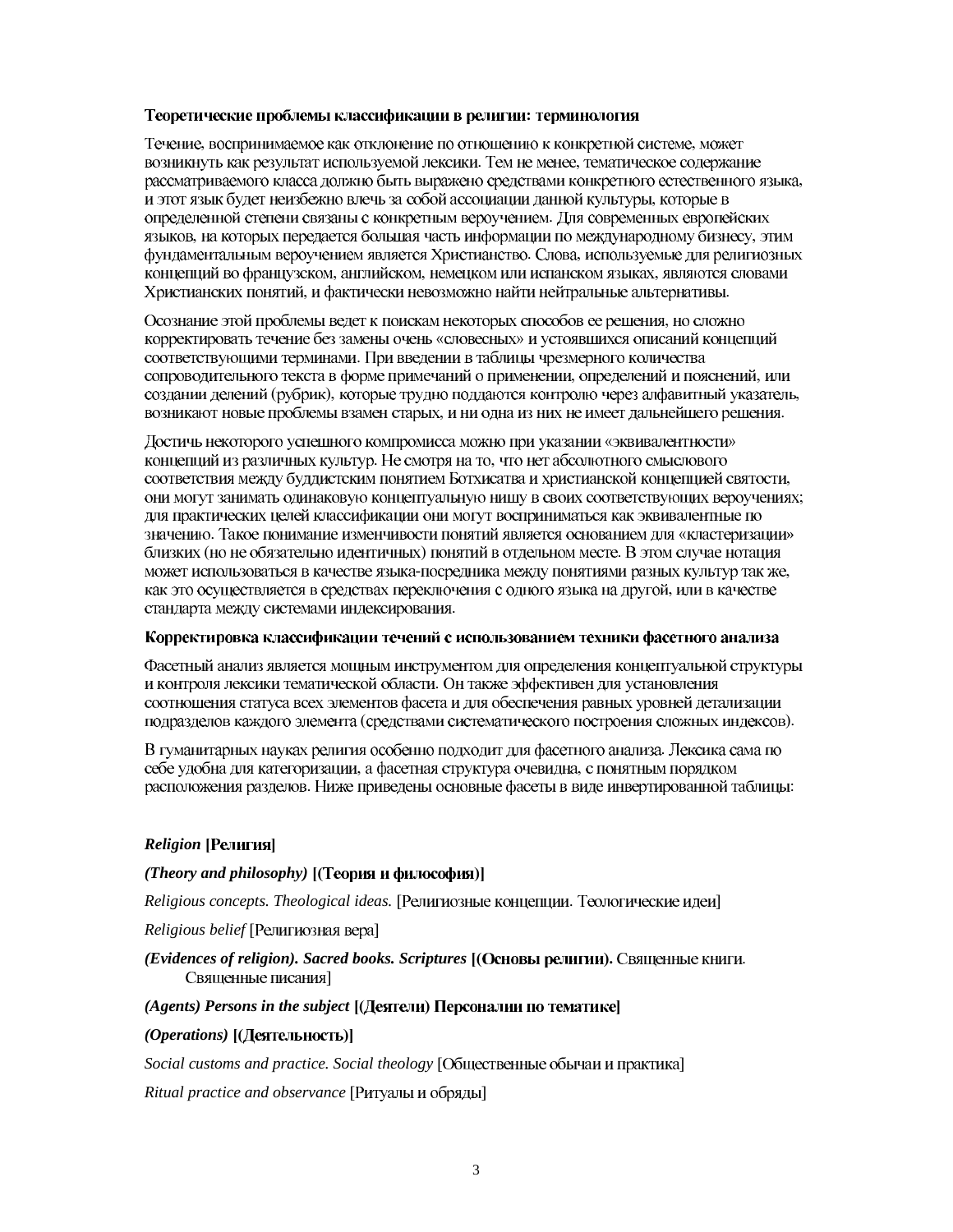# *(Processes)* [(Процессы)]

*(Internal processes)* [(Внутренние процессы)]

Development [Развитие]

Decline [Упадок]

*(External processes)* [Внешние процессы]

*Inter-faith relations* [Межконфессиональные отношения]

# (*Parts*) [(Части)]

(Structure of religions) [(Структура религии)]

*Religious hierarchy and governance* [Религиозная иерархия и управление]

*Religious law* [Религиозное право]

Religious organizations. Associations [Религиозные организации. Ассоциации]

*Orders* [Ордена]

Sects and movements [Секты и движения]

# (*Kinds*) [(Виды)]

*(Religions by various characteristics)* [(Религии по разным характеристикам)]

**Orthodox** [Ортодоксальные]

Liberal [Либеральные]

# $(Systems)$ *. Specific religions and faiths*  $[(Cuchb)$ *.* Отдельные религии и конфессии $]$

# Новый класс Религия в УДК

Представленная выше логическая структура показывает основу самой последней редакции класса 2. Основная таблица будет представлять собой фасет, состоящий из перечня систем, т.е. список мировых вероучений. Другие фасеты будут включены в единую специальную вспомогательную таблицу для использования во всех разделах класса.

Нотация, предложенная в 1993 году, практически не применяется, поскольку не прошла согласования и была признана по разным причинам недостаточно простой для применения. Единое обозначение фасета (знак дефис), которое используется перед любым из определителей во вспомогательной таблице, заменяет ее.

Несмотря на то, что такие примеры встречаются не часто, УДК позволяет последовательно добавлять к индексу основного класса два или белее терминов из таблицы специальных определителей. Там, где специальные определители представляют полное словесное выражение тематического содержания (кроме основного фасета), как в данном случае, таблица специальных определителей может выступать в качестве фасетной, инвертированной и применяемой ретроспективно классификационной таблицы для данной тематической области. Если более одного термина соединяются с индексом данной религиозной системы, они добавляются в реверсивном порядке таблицы, ((в порядке уменьшения цифрового обозначения), для сохранения явно выраженного порядка следования элементов сложного индекса.

Примеры синтеза сложных индексов (с использованием условных обозначений)

*Judaism*[Иудаизм] 27 + circumcision [обрезание] -531 + interpretation of Torah [толкование @ *-26 = 27-531-26*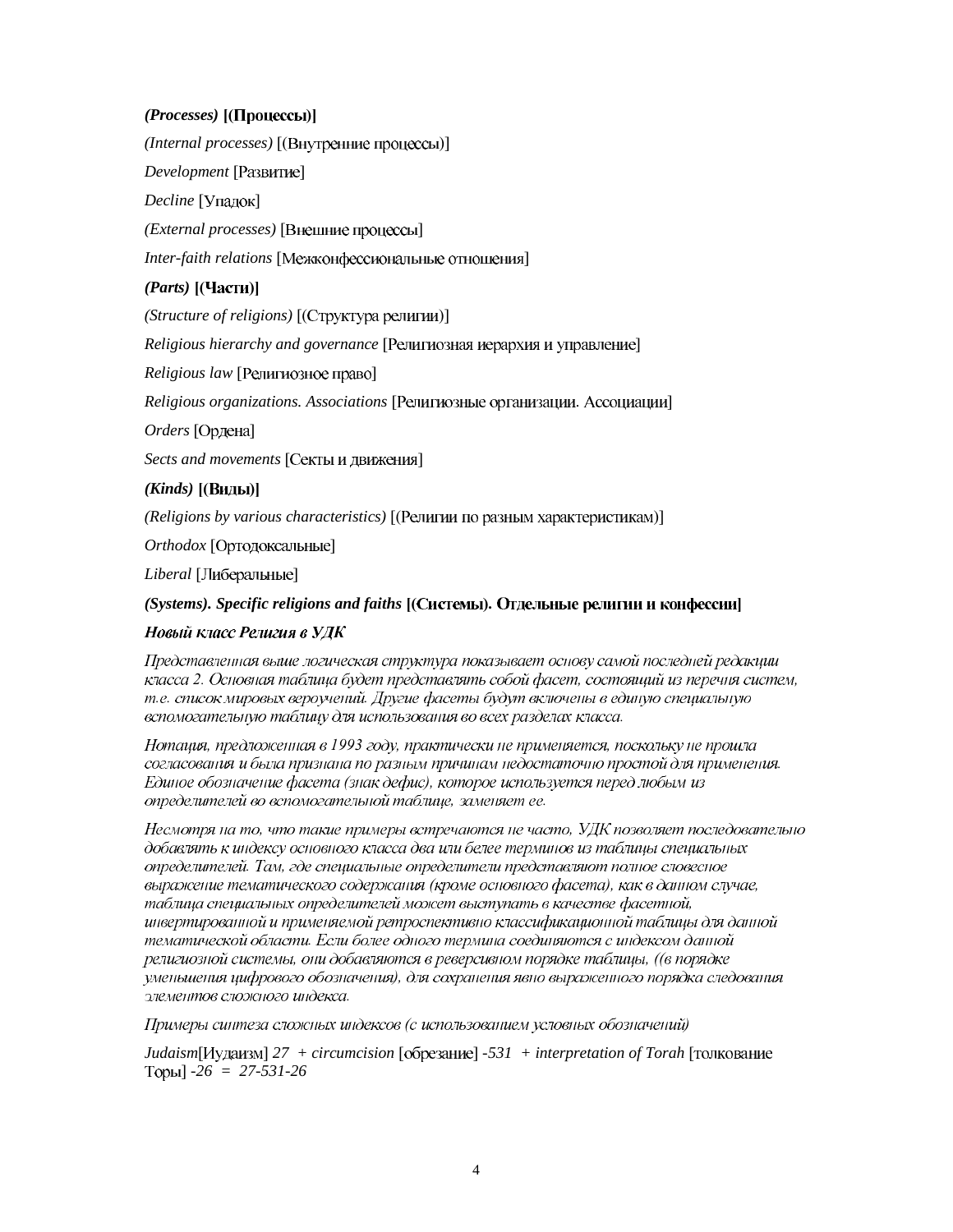*Hinduism* [Индуизм]  $23 +$  monastic orders [монашеские ордена]  $-77 +$  celibacy [целибат]  $-452$ *= 23-77-452* 

*Sikhism*  $[C$ икхизм] 235 + feasts and festivals  $[npa3\mu$ ники и празднества $]-56 + food$  rites and *customs* [Обряды и обычаи, связанные с едой] -422 = 235-56-422

 $A$ ssyrian religion [Ассирийская религия]  $252.3 + New Year$  *festival* [праздник Нового года] -563 +  $r$ *itual drama*  $\lceil 0.05 \rangle$ ядовая пьеса $\lceil -527 + \text{texts} \rceil$   $\lceil \text{reKcrbl} \rceil - 2 = 252.3 - 563 - 527 - 2$ 

Anglican church [Англиканская церковь] 283 + synod [синод] -73 + attitudes to marriage [отношение к браку] -46 = 283-73-46

Понятно, что нотация, используемая таким образом, позволяет достигнуть высокого уровня детализации при использовании относительно коротких классификационных индексов.

Для произведений, тематика которых отражается содержанием вспомогательной таблицы в иелом или частично (т.е. относится к нескольким вероучениям или ни к одной конкретной), подразделение с дефисом следует добавлять непосредственно к основному индексу 2 *- -41).* 

Как руководство по применению данных инноваций в использовании нотации и трактовки большого количества специальных лексических систем, в опубликованных таблицах класса 2 будет приведено значительно больше примеров комбинированных (сложных) индексов, что является обычной практикой в УДК. Предполагается, что демонстрация синтетических (комбинационных) возможностей системы и подтверждение большого потенциала метода составления сложных индексов также поддержит усилия, направленные на устранение в новом классе недостатков классификации религиозных и культурных течений, отклоняющихся от существующих систем.

#### Библиография

Donin, H. H. *To be a Jew; a guide to Jewish observance in contemporary life.* New York, Basic Books, 1972.

Ellis Davidson, H. R. *Gods and myths of Northern Europe.* Harmondsworth, Penguin, 1964.

Hinnells, J., *ed*. *Dictionary of religions*. Harmondsworth, Penguin, 1997.

Humphreys, C. *Buddhism* Harmondsworth, Penguin, 1962.

Hurbon, L. *Voodoo; truth and fantasy.* London, Thames and Hudson, 1995.

Klostermaier, K. *A concise encyclopaedia of Hinduism.* Washington, D.C., Oneworld Publications, 1998.

Ling, Trevor. *A history of religion East and West.* London, Macmillan, 1968.

Mills, J. *and* Broughton, V. *eds*. *Bliss Bibliographic Classification 2nd edition Class P Religion, the Occult, Morals and Ethics.* London, Butterworth, 1977.

Netton, I. R. *A popular dictionary of Islam.* London, Curzon Press, 1992.

Owen Cole, W. and Sambhi, P. S. *A popular dictionary of Sikhism.* Richmond, Curzon Press, 1990.

Sangharakshita *Who is the Buddha?* Birmingham, Windhorse Publications, 1994.

Sen, K. M. *Hinduism* . Harmondsworth, Penguin 1961.

Smart, Ninian. *The World's religions.* Cambridge, C. U. P. 1989.

Sykes, Egerton. *Who's who in non-classical mythology; new edition edited by Alan Kendall.* London, J. M. Dent, 1993.

"Universal Decimal Classification proposal for Class 2 Religion". *Extensions and Corrections to the UDC Vol.15* 1993, 45-63.